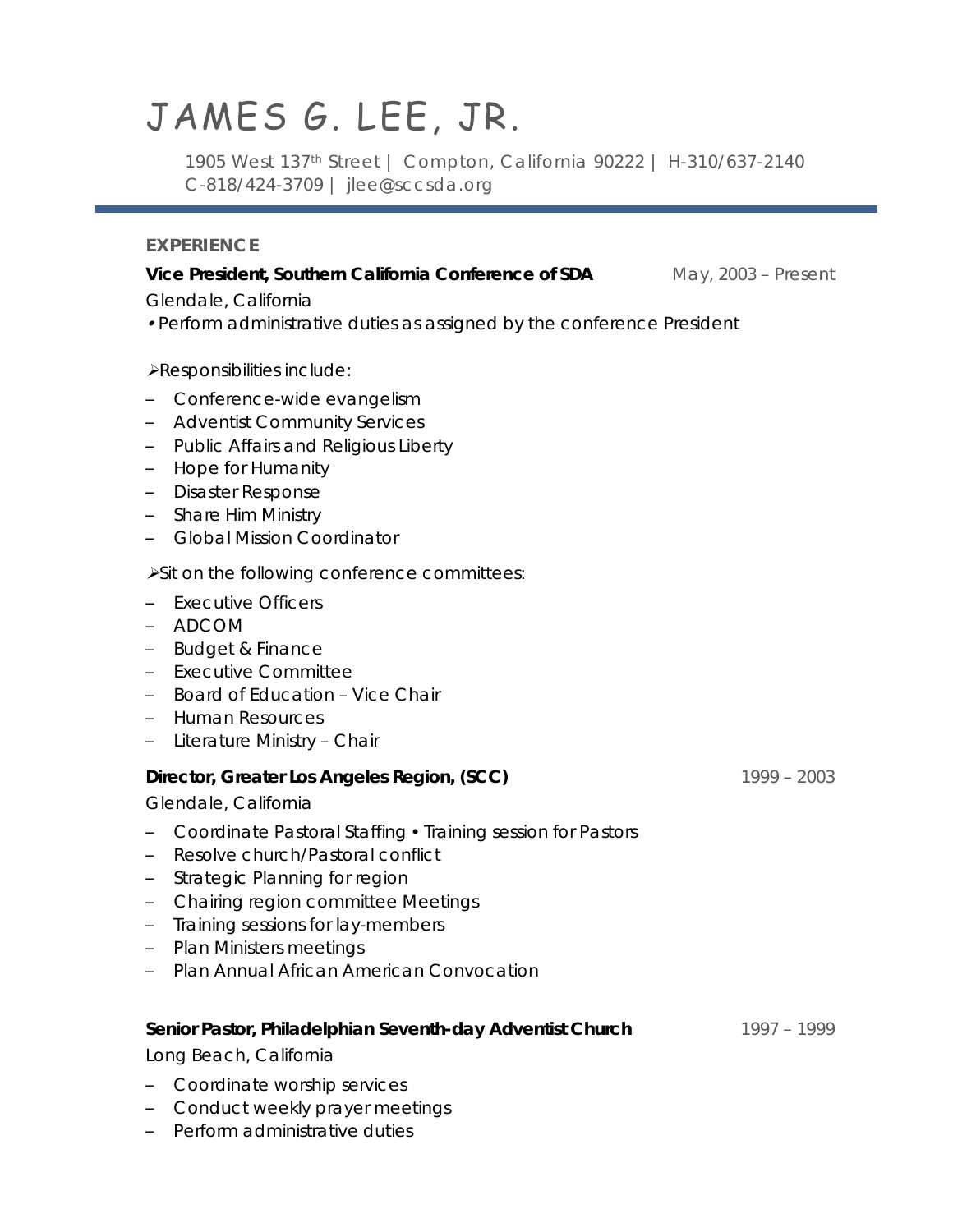- Revelation/Daniel seminars
- Visitation of members
- Conduct Bible studies
- Evangelistic training and meetings in Africa
- Preside over board & business meetings

## **Senior Pastor, Normandie Avenue Seventh-day Adventist Church** 1987 – 1997

*Los Angeles, California*

- Coordinate worship services
- Conduct weekly prayer meetings
- Perform administrative duties
- Revelation/Daniel seminars
- Preside over board & business meetings
- Visitation of members
- Conduct Bible studies
- Evangelistic training and meetings in Africa

## **Senior Pastor, Compton Community Seventh-day Adventist Church (El Segundo SDA Church)** 1981 – 1987

*Compton, California*

- Coordinate & Lead out in worship
- Conduct Revelation seminars
- Visitation of members
- Conduct weekly prayer meetings
- Train and promote evangelism
- Preside over monthly board meetings & quarterly business meetings
- Conduct Bible studies

## **Associate Pastor, Altadena Seventh-day Adventist Church** February, 1977 – 1979

## *Altadena, California*

- Assist Senior Pastor with assigned responsibilities
- Primarily worked with academy students
- Weekly Youth Sabbath School class
- Weekly visitation of youth
- Assist Senior Pastor with evangelism
- Conduct Bible studies

#### **Associate Pastor, Valley Crossroads Seventh-day Adventist Church (Pacoima SDA Church) 1976** – February, 1977

## *Pacoima, California*

- Assist Senior Pastor in evangelistic effort
- Worked with youth
- Assist Senior Pastor with assigned responsibilities
- Conduct Bible studies